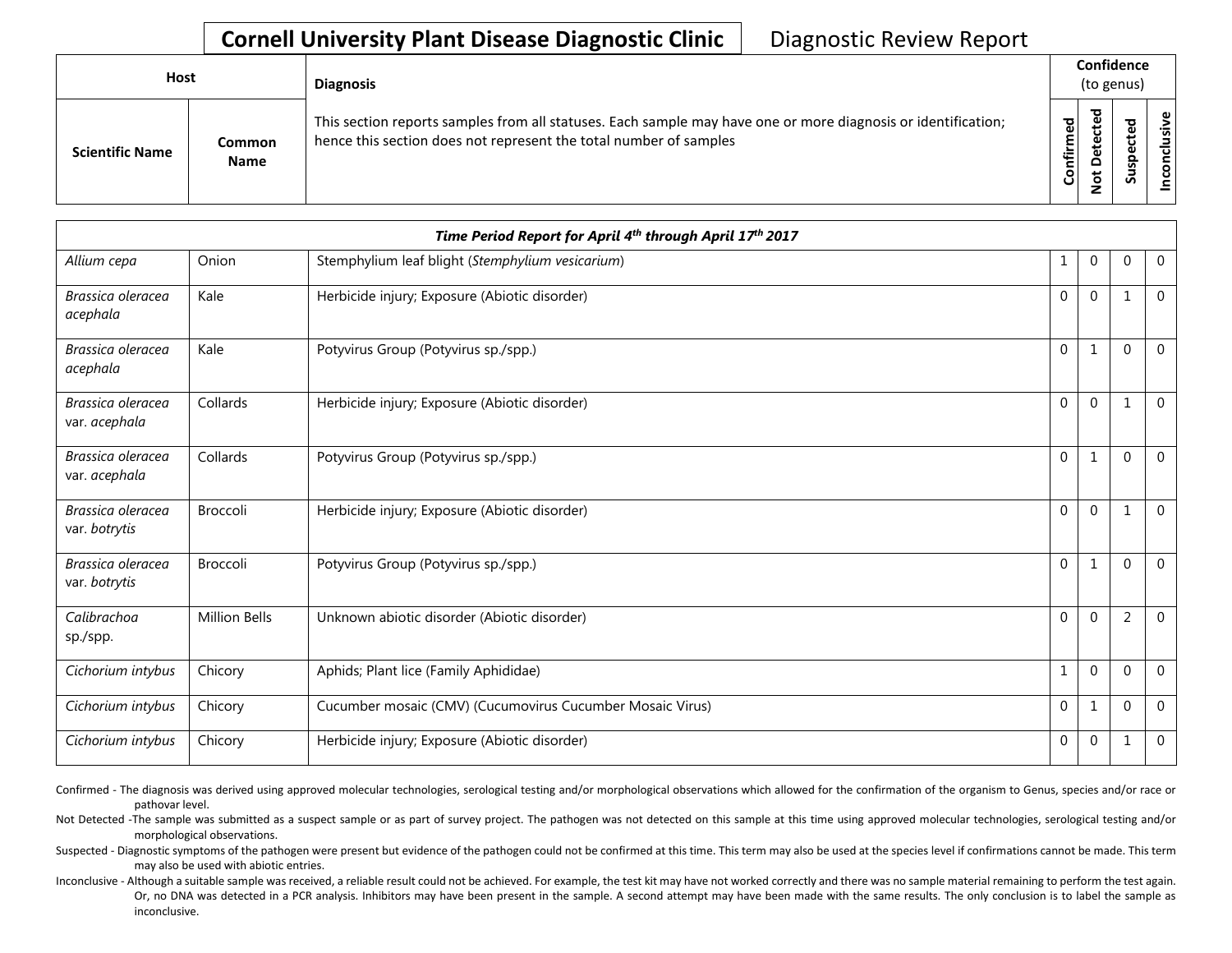| <b>Host</b>            |                       | <b>Diagnosis</b>                                                                                                                                                                   |           |                              | Confidence<br>(to genus) |                                |
|------------------------|-----------------------|------------------------------------------------------------------------------------------------------------------------------------------------------------------------------------|-----------|------------------------------|--------------------------|--------------------------------|
| <b>Scientific Name</b> | Common<br><b>Name</b> | This section reports samples from all statuses. Each sample may have one or more diagnosis or identification;<br>hence this section does not represent the total number of samples | Confirmed | ᇃ<br>உ<br>$\circ$<br>ىپ<br>- | ທ                        | $\mathbf \omega$<br>usiv<br>᠊ᠣ |

| Cichorium intybus | Chicory       | Potyvirus Group (Potyvirus sp./spp.)                    | 0              | 1            | 0            | $\overline{0}$ |
|-------------------|---------------|---------------------------------------------------------|----------------|--------------|--------------|----------------|
| Cichorium intybus | Chicory       | Tobacco mosaic (TMV) (Tobamovirus Tobacco Mosaic Virus) | $\mathbf 0$    | $\mathbf{1}$ | $\Omega$     | $\mathbf{0}$   |
| Picea abies       | Norway Spruce | Dothistroma needle blight (Dothistroma sp./spp.)        | $\overline{2}$ | $\mathbf{0}$ | $\mathbf{0}$ | $\Omega$       |
| Picea abies       | Norway Spruce | Scale insects (Order Homoptera)                         | $\mathbf{1}$   | $\mathbf 0$  | $\mathbf 0$  | $\mathbf 0$    |
| Picea abies       | Norway Spruce | Spider mites (Family Tetranychidae)                     | $\mathbf{1}$   | $\mathbf 0$  | $\Omega$     | $\Omega$       |
| Picea abies       | Norway Spruce | Spruce bud scale (Physokermes sp./spp.)                 | $\mathbf{1}$   | $\mathbf 0$  | $\mathbf{0}$ | $\mathbf 0$    |
| Picea abies       | Norway Spruce | Stigmina needle blight (Stigmina lautii)                | $\mathbf{1}$   | $\mathbf 0$  | $\Omega$     | $\mathbf 0$    |
| Picea abies       | Norway Spruce | Unknown abiotic disorder (Abiotic disorder)             | $\mathbf 0$    | $\Omega$     | $\mathbf 1$  | $\Omega$       |
| Picea sp./spp.    | Spruce        | Adelgid (Adelges sp./spp.)                              | $\mathbf{1}$   | $\mathbf 0$  | $\mathbf{0}$ | $\mathbf 0$    |
| Picea sp./spp.    | Spruce        | No pathogen found (Identification Analysis)             | $\mathbf{1}$   | $\mathbf 0$  | $\mathbf 0$  | $\mathbf 0$    |
| Picea sp./spp.    | Spruce        | Root damage (Abiotic disorder)                          | $\Omega$       | $\Omega$     | $\mathbf{1}$ | $\Omega$       |
| Picea sp./spp.    | Spruce        | Unknown abiotic disorder (Abiotic disorder)             | $\mathbf 0$    | $\Omega$     | $\mathbf{1}$ | $\mathbf 0$    |
| Picea sp./spp.    | Spruce        | Rhizosphaera needle cast (Rhizosphaera sp./spp.)        | $\mathbf 1$    | $\mathbf 0$  | $\Omega$     | $\mathbf 0$    |
| Picea sp./spp.    | Spruce        | Scale insects (Order Homoptera)                         | 1              | $\mathbf{0}$ | 0            | $\mathbf 0$    |

Confirmed - The diagnosis was derived using approved molecular technologies, serological testing and/or morphological observations which allowed for the confirmation of the organism to Genus, species and/or race or pathovar level.

Not Detected -The sample was submitted as a suspect sample or as part of survey project. The pathogen was not detected on this sample at this time using approved molecular technologies, serological testing and/or morphological observations.

Suspected - Diagnostic symptoms of the pathogen were present but evidence of the pathogen could not be confirmed at this time. This term may also be used at the species level if confirmations cannot be made. This term may also be used with abiotic entries.

Inconclusive - Although a suitable sample was received, a reliable result could not be achieved. For example, the test kit may have not worked correctly and there was no sample material remaining to perform the test again. Or, no DNA was detected in a PCR analysis. Inhibitors may have been present in the sample. A second attempt may have been made with the same results. The only conclusion is to label the sample as inconclusive.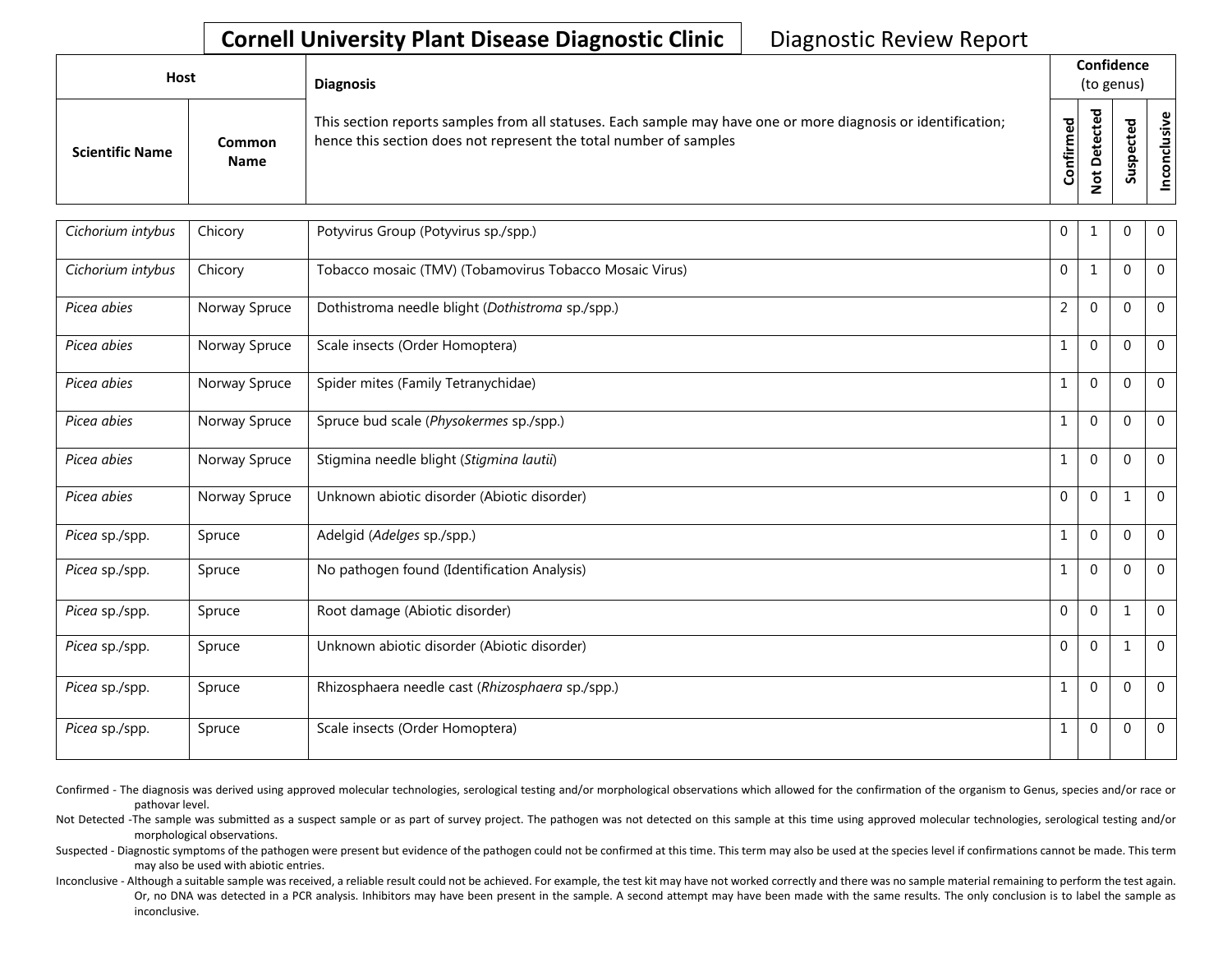| Host                   |                       | <b>Diagnosis</b>                                                                                                                                                                   |           | Confidence<br>(to genus)          |   |                 |
|------------------------|-----------------------|------------------------------------------------------------------------------------------------------------------------------------------------------------------------------------|-----------|-----------------------------------|---|-----------------|
| <b>Scientific Name</b> | Common<br><b>Name</b> | This section reports samples from all statuses. Each sample may have one or more diagnosis or identification;<br>hence this section does not represent the total number of samples | Confirmed | ᇃ<br>ں<br>Φ<br>سد<br>۵<br>سە<br>- | ശ | ω<br>usiv<br>᠊ᠣ |

| Picea sp./spp.           | Spruce                               | Sooty mold (Unidentified Fungus)                           | 1            | $\mathbf{0}$ | $\Omega$     | $\mathbf 0$    |
|--------------------------|--------------------------------------|------------------------------------------------------------|--------------|--------------|--------------|----------------|
| Picea sp./spp.           | Spruce                               | Spider mites (Family Tetranychidae)                        | 1            | $\mathbf{0}$ | $\Omega$     | $\overline{0}$ |
| Picea sp./spp.           | Spruce                               | Spruce bud scale (Physokermes sp./spp.)                    | $\mathbf{1}$ | $\mathbf{0}$ | $\Omega$     | $\overline{0}$ |
| Picea sp./spp.           | Spruce                               | Stigmina needle blight (Stigmina lautii)                   | 1            | $\mathbf 0$  | $\Omega$     | $\overline{0}$ |
| Pinus mugo               | Mugo Pine;<br>swiss mountain<br>pine | Dieback; Canker (Diplodia sp./spp.)                        | $\mathbf{1}$ | $\mathbf{0}$ | $\Omega$     | $\mathbf 0$    |
| Pinus mugo               | Mugo Pine;<br>swiss mountain<br>pine | Pine wilt nematode (Pinewood) (Bursaphelenchus xylophilus) | $\mathbf 0$  | $\mathbf{1}$ | $\mathbf{0}$ | $\overline{0}$ |
| Pinus mugo               | Mugo Pine;<br>swiss mountain<br>pine | Scale insects (Order Homoptera)                            | $\mathbf{1}$ | $\mathbf 0$  | $\mathbf{0}$ | $\overline{0}$ |
| Pinus mugo               | Mugo Pine;<br>swiss mountain<br>pine | Wound canker (Abiotic disorder)                            | $\mathbf{0}$ | $\mathbf{0}$ | $\mathbf{1}$ | $\overline{0}$ |
| Platanus x<br>acerifolia | London<br>Planetree                  | Additional sample requested (Identification Analysis)      | 1            | $\Omega$     | $\Omega$     | $\mathbf 0$    |

Confirmed - The diagnosis was derived using approved molecular technologies, serological testing and/or morphological observations which allowed for the confirmation of the organism to Genus, species and/or race or pathovar level.

Not Detected -The sample was submitted as a suspect sample or as part of survey project. The pathogen was not detected on this sample at this time using approved molecular technologies, serological testing and/or morphological observations.

Suspected - Diagnostic symptoms of the pathogen were present but evidence of the pathogen could not be confirmed at this time. This term may also be used at the species level if confirmations cannot be made. This term may also be used with abiotic entries.

Inconclusive - Although a suitable sample was received, a reliable result could not be achieved. For example, the test kit may have not worked correctly and there was no sample material remaining to perform the test again. Or, no DNA was detected in a PCR analysis. Inhibitors may have been present in the sample. A second attempt may have been made with the same results. The only conclusion is to label the sample as inconclusive.